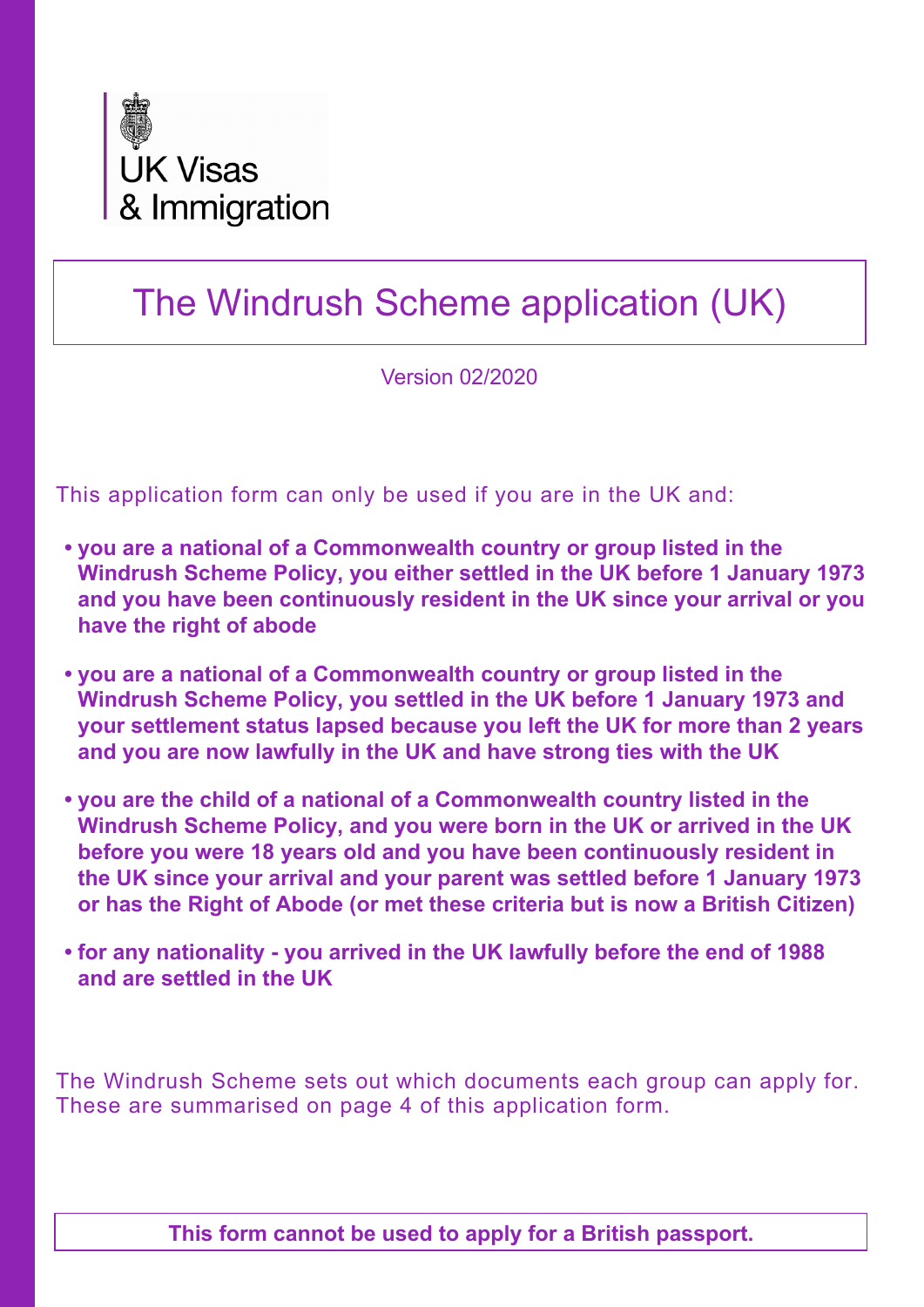# **The Windrush Scheme**

### **The Windrush Taskforce**

The Windrush Taskforce is a team that has been set up to decide applications from people who are eligible to apply under the Windrush Scheme.

We will consider your application under the Windrush Scheme Policy: [www.gov.uk/guidance/windrush-scheme](http://www.gov.uk/guidance/windrush-scheme )

There is no fee for this application.

Each applicant must complete a separate form.

Once we have received your application, we may contact you to discuss it over the phone or you may be invited to attend an appointment. However, we may be able to decide your application on the information you have already provided.

You will be sent details of how to provide your fingerprints and photograph (biometrics) at a Service and Support Centre. This will be free of charge. You will need to do this before we can decide your application.

If you have any questions or need help completing this application, you can contact us on freephone 0800 678 1925. The line is open Monday to Friday between 9am to 5pm and Saturday and Sunday between 10am to 3pm, or by email: commonwealthtaskforce@homeoffice.gov.uk.

The information you provide as part of this application will not be passed to Immigration Enforcement.

The Data Protection Act 2018 governs how we use personal data. For details of how we will use your personal information and who we may share it with, please see our Privacy Notice for the Border, Immigration and Citizenship system at [www.gov.uk/government/publications/personal](https://www.gov.uk/government/publications/personal-information-use-in-borders-immigration-and-citizenship)[information-use-in-borders-immigration-and-citizenship](https://www.gov.uk/government/publications/personal-information-use-in-borders-immigration-and-citizenship). This also explains your key rights under the Act, how you can access your personal information and how to complain if you have concerns.

### **Documents to support your application**

If you can provide documents relating to the time you have spent in the UK, that will help us to decide your application. We will consider any documents you are able to provide. We will also look at Home Office records and we may check records of other government departments to confirm when you arrived in the UK, and that you have lived here continuously since then.

You do not have to send original documents. You can send copies. We will let you know if we need to see the original document.

If you can't find your documents, we can still help. We will consider your evidence in the round. We will not refuse your application without giving you the opportunity to provide more information, except where you are clearly not eligible for the Scheme, for example, if you have told us that you were not in the UK at the relevant time or that you are not a national of one of the countries or member of one of the groups covered by the Scheme.

If you are concerned about which documents to send with your application, contact the Taskforce to discuss it.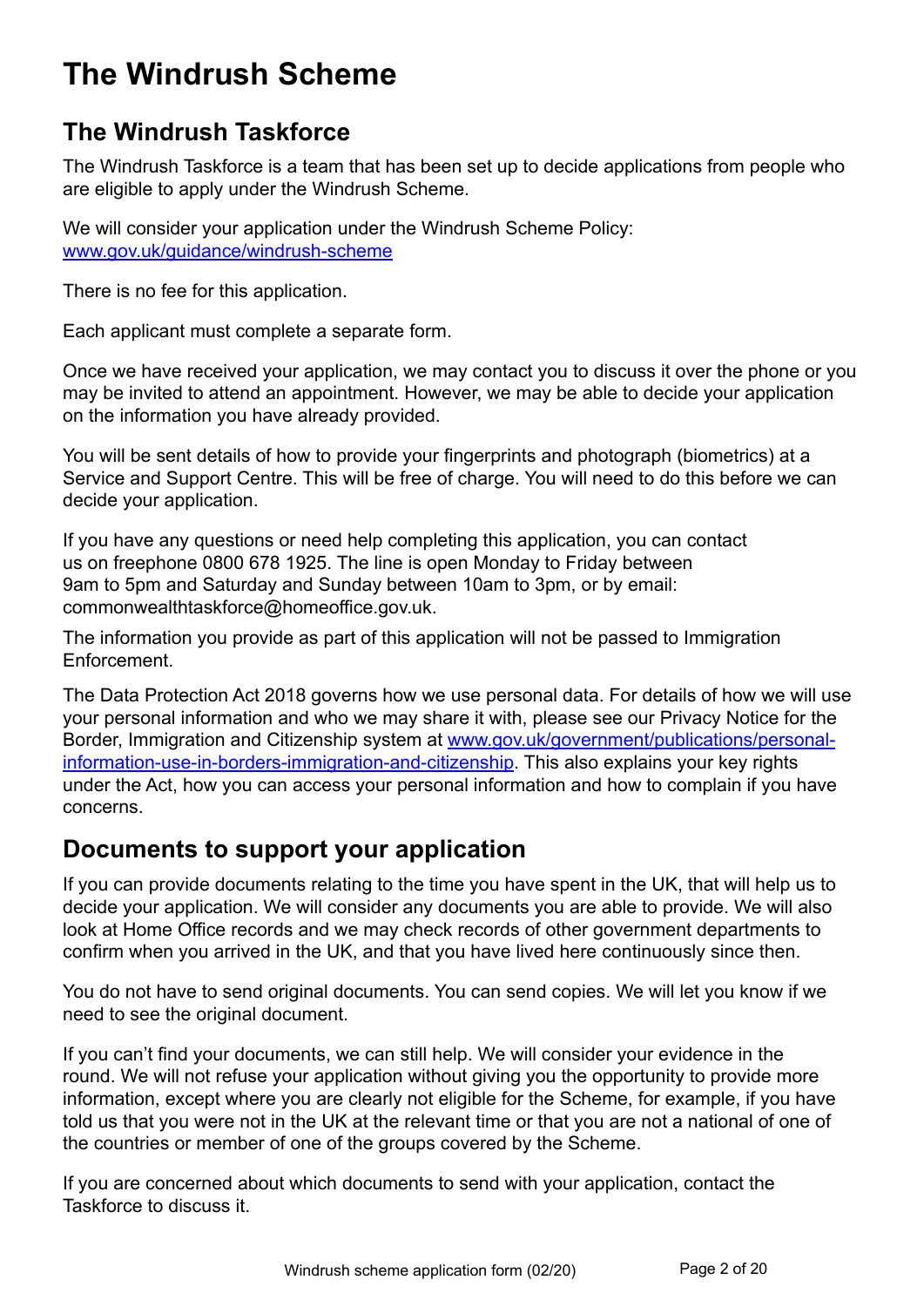### **What documents may help us decide your application?**

The type of documents that are most helpful are those that show your arrival in the UK and your time spent in the UK such as:

- passport or other document showing your arrival in the UK
	- photocopy of a current passport, or a driving license or other document that shows your identity
- marriage or civil partnership certificate
- your birth or adoption certificate
- birth certificate or adoption certificate of any children you have had in the UK
- letters or documents from government departments such as tax or benefits (if you do not have them we may be able to check the records for you)
- letters or documents from your employer or past employer
- letters or documents from your doctor or hospital
- letters or documents from your school or college
- certificates for qualifications obtained in the UK
- **• If you believe you have Right of Abode, please submit a passport-sized photograph of yourself in addition to these supporting documents.**

**You do not need to contact other government departments to ask them for your tax, school, benefits or medical records. Please only send us what you already have. If we need more, we may contact the relevant government department directly, or advise you what you need to do.**

### **If you need to travel before you have received a decision on your application**

Please contact the Taskforce if you need to travel before you have received a decision on your application.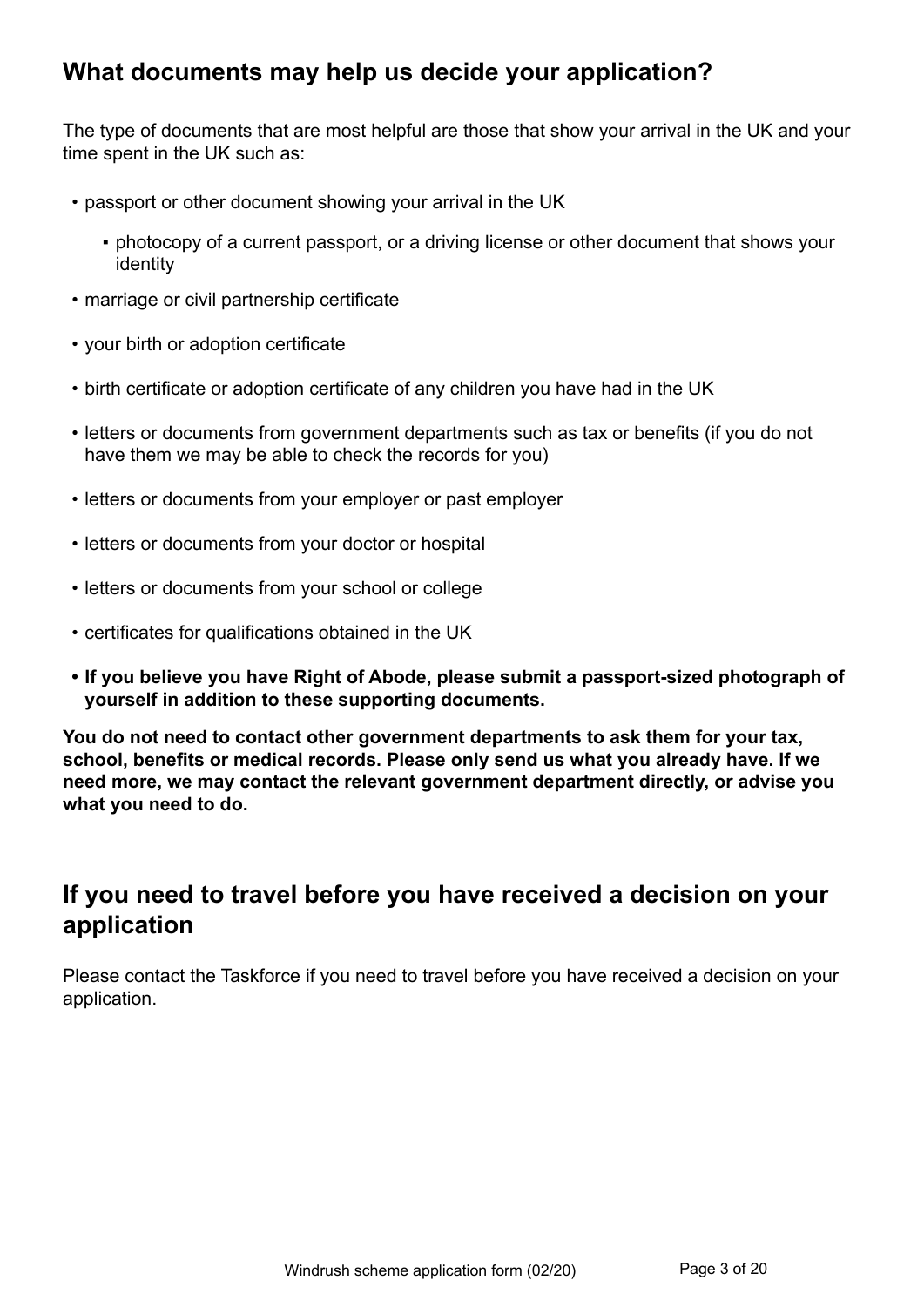# **Windrush Scheme Application**

What do you want to apply for (you can tick more than one)? If you are not sure what you wish to apply for leave it blank and we will consider what you are eligible for under the Windrush Scheme Policy.

This application form can only be used if you are in the UK and:

- **• you are a national of a Commonwealth country or group listed in the Windrush Scheme Policy, you either settled in the UK before 1 January 1973 and you have been continuously resident in the UK since your arrival, or you have the right of abode. You can apply for:**
	- a document confirming that you are already a British citizen
	- **British citizenship**
	- a document confirming that you have the right of abode in the UK
	- a document confirming you have the right to live permanently in the UK
- **• you are a national of a Commonwealth country or group listed in the Windrush Scheme Policy, you settled in the UK before 1 January 1973 and your settlement status lapsed because you left the UK for more than 2 years and you are now lawfully in the UK and have strong ties with the UK - you can apply for:**
	- **E** settlement (indefinite leave to remain)
	- British citizenship (if you are already settled in the UK)
- **• you are the child of a national of a Commonwealth country listed in the Windrush Scheme Policy and you were born in the UK or arrived in the UK before you were 18 years old and you have been continuously resident in the UK since your arrival and your parent was settled before 1 January 1973 or has the Right of Abode (or met these criteria but is now a British Citizen). You can apply for:**
	- **a document confirming that you are already a British citizen**
	- British citizenship
	- . a document confirming you have the right of abode in the UK
	- a document confirming you have the right to live permanently in the UK
	- settlement (indefinite leave to remain)
- **• for any nationality you arrived in the UK lawfully before the end of 1988 and you are settled in the UK. You can apply for:**
	- a document confirming that you are already a British citizen
	- . a document confirming you have the right of abode in the UK
	- a document confirming you have the right to live permanently in the UK

| Windrush scheme application form (02/20) | Page 4 of 20 |
|------------------------------------------|--------------|
|------------------------------------------|--------------|

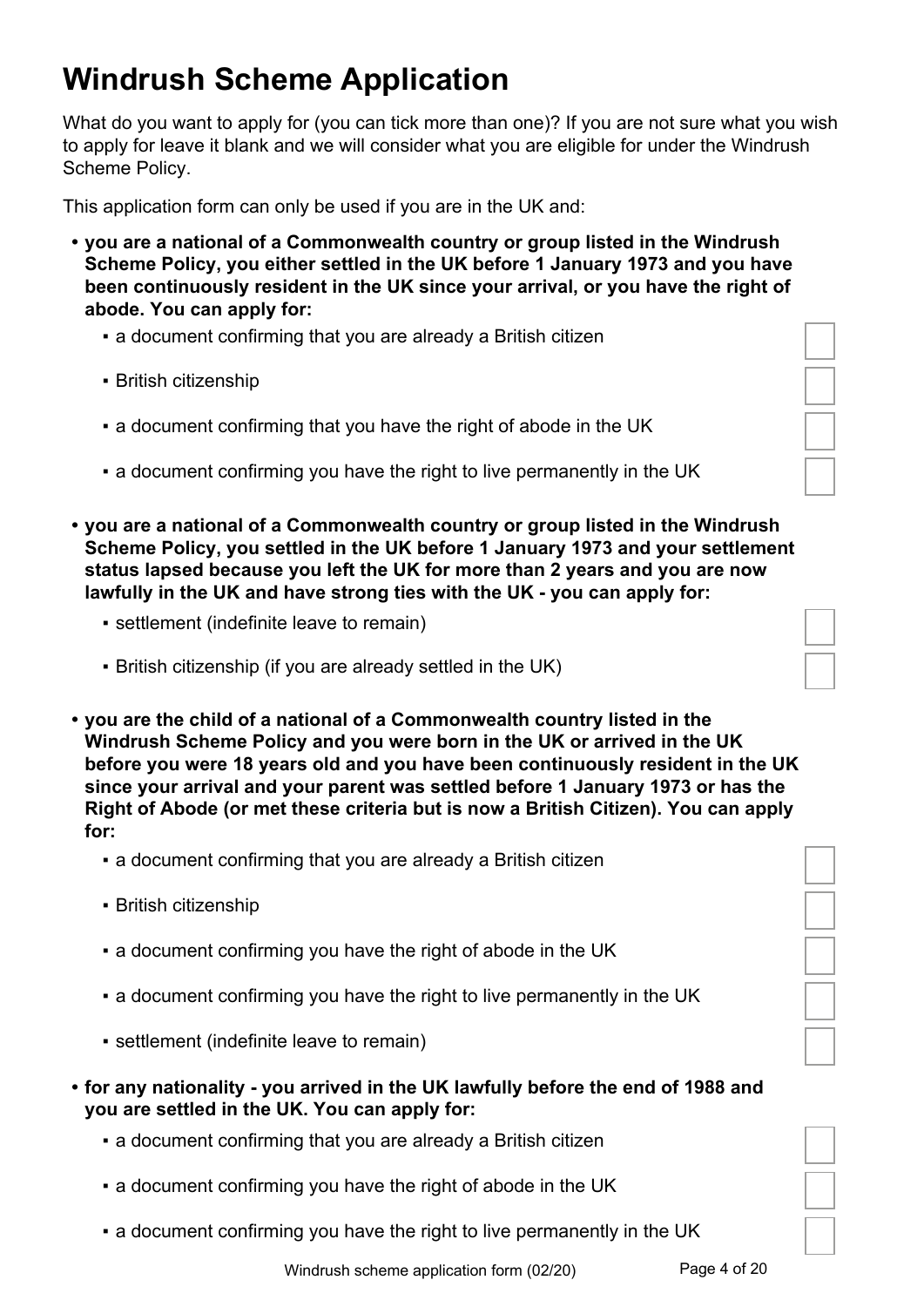If you are already British, we will provide confirmation of that. If you are not British and you qualify for British Citizenship that will be granted. Otherwise, we will consider whether you have the right to live permanently in the UK under the Windrush Scheme Policy and if you do, we will provide the relevant document confirming that.

#### **This form cannot be used to apply for a British passport.**

Please complete as much of the application form as you can, in capital letters and using a black pen.

Please post your completed application (no stamp needed) to the address on the following page. Please write the address exactly as below or detach the page with the address and stick it on your envelope.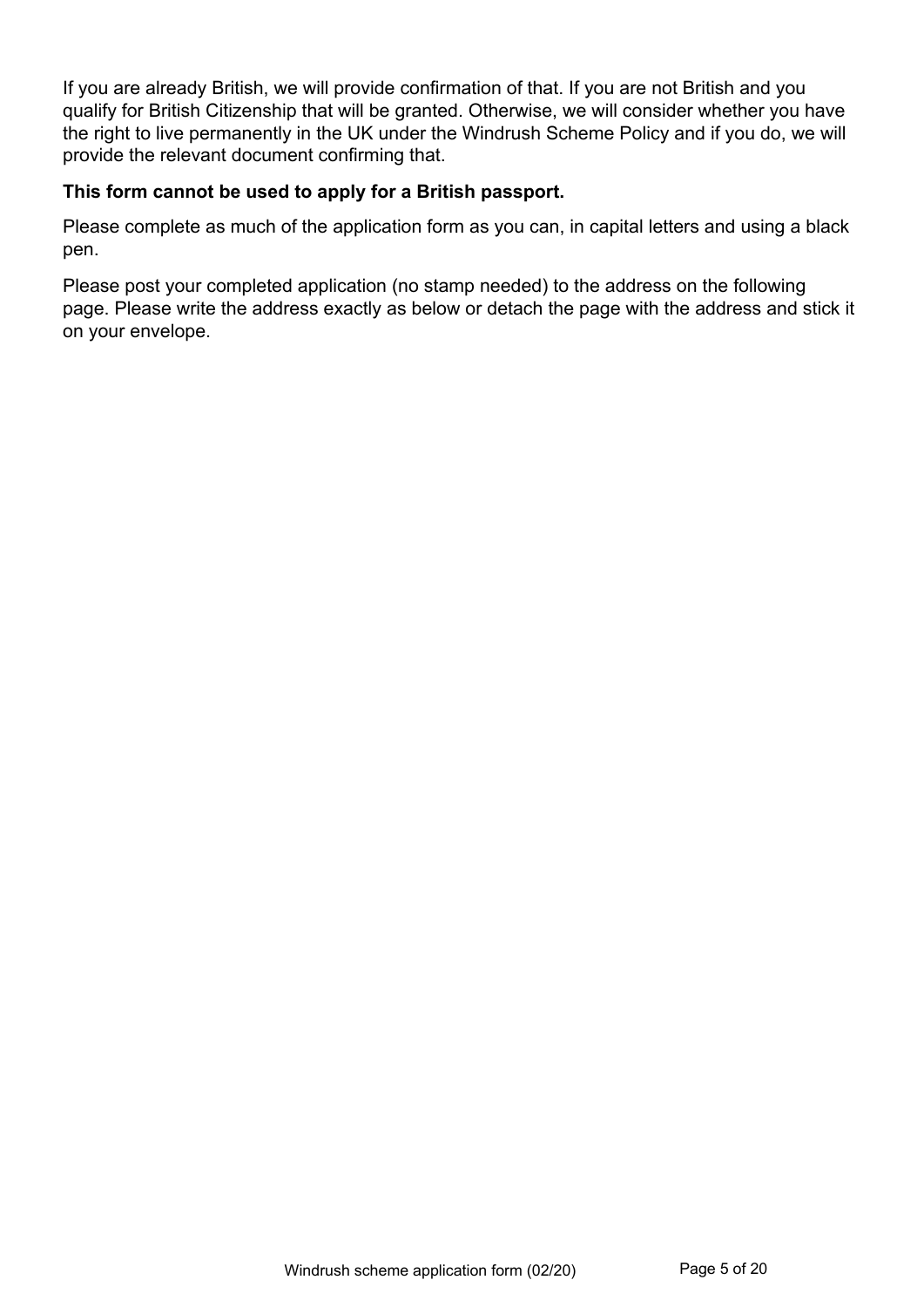# **Freepost UKVI DEPARTMENT 220**

Windrush scheme application form (02/20) Page 6 of 20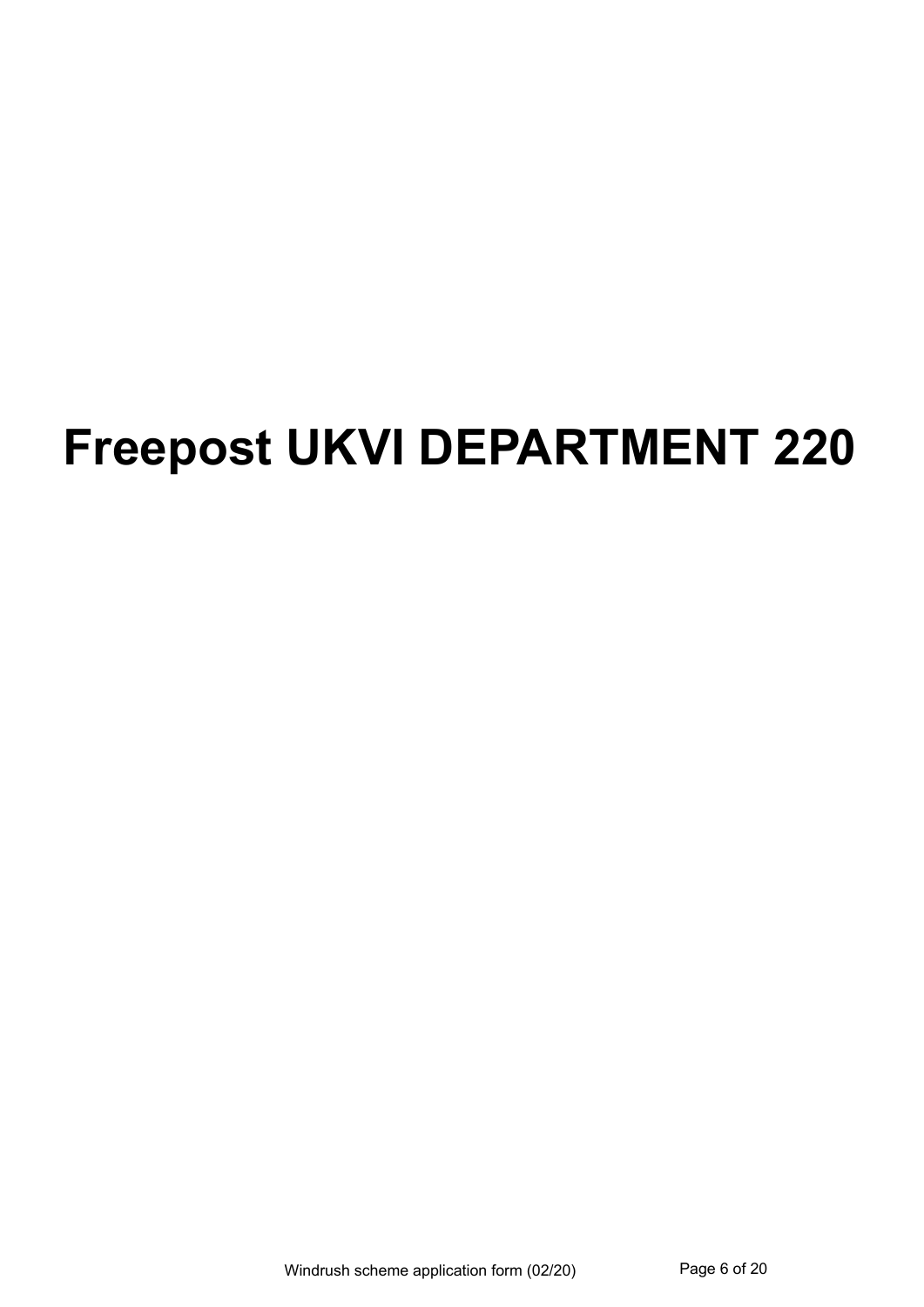# **1. About you**

1.1 What is your name as shown in your passport. If you do not have a passport, enter the name you are now known by:

|                  | Mr |  | Mrs |  | <b>Miss</b> |  | Ms |  | Other (state): |  |  |  |  |  |
|------------------|----|--|-----|--|-------------|--|----|--|----------------|--|--|--|--|--|
| Family name:     |    |  |     |  |             |  |    |  |                |  |  |  |  |  |
|                  |    |  |     |  |             |  |    |  |                |  |  |  |  |  |
|                  |    |  |     |  |             |  |    |  |                |  |  |  |  |  |
| All given names: |    |  |     |  |             |  |    |  |                |  |  |  |  |  |
|                  |    |  |     |  |             |  |    |  |                |  |  |  |  |  |
|                  |    |  |     |  |             |  |    |  |                |  |  |  |  |  |

Are you now, or have you ever been, known by another name or names? If yes, please write them here and explain when and why you used that name (for example, marriage, divorce or other):

| Date of birth: |  |
|----------------|--|
|----------------|--|

#### 1.3 Country of birth:

| . |  |  |  |  |  |  |  |  |  |  |  |  |  |  |
|---|--|--|--|--|--|--|--|--|--|--|--|--|--|--|
|   |  |  |  |  |  |  |  |  |  |  |  |  |  |  |
|   |  |  |  |  |  |  |  |  |  |  |  |  |  |  |
|   |  |  |  |  |  |  |  |  |  |  |  |  |  |  |
|   |  |  |  |  |  |  |  |  |  |  |  |  |  |  |
|   |  |  |  |  |  |  |  |  |  |  |  |  |  |  |
|   |  |  |  |  |  |  |  |  |  |  |  |  |  |  |
|   |  |  |  |  |  |  |  |  |  |  |  |  |  |  |

#### 1.4 Place of birth:

#### 1.5 What is your gender as now:

| Male | Fem |
|------|-----|
|------|-----|

#### 1.6 What is your current address:

|  | Postcode: |  |  |  |  |  |  |  |  |  |  |  |  |  |
|--|-----------|--|--|--|--|--|--|--|--|--|--|--|--|--|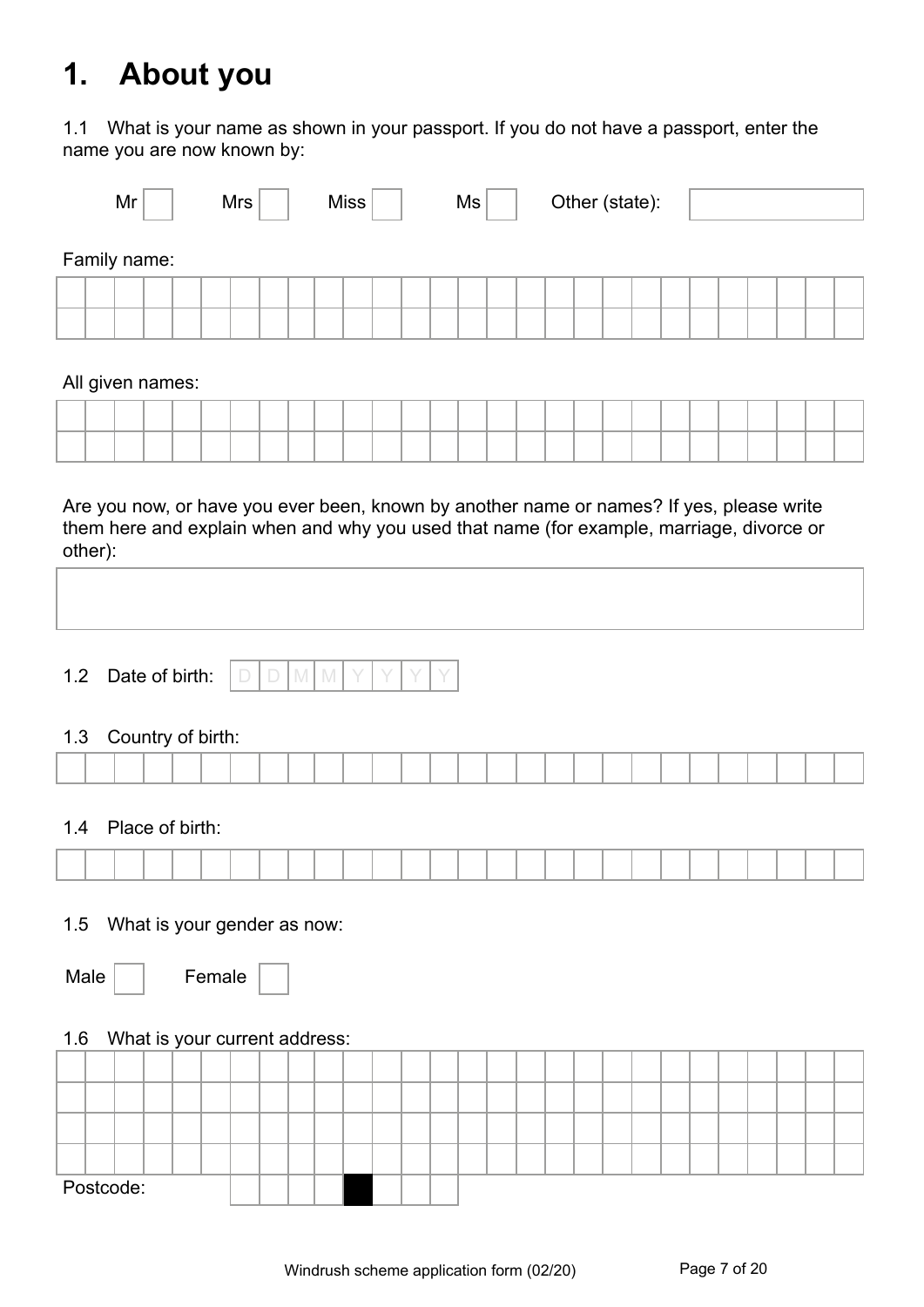1.7 Please list any other addresses in the UK where you have lived in the last 5 years and the dates you lived there (add an extra page if necessary):

| From:     | $\Box$ | $\Box$ | $\mathbb N$  | $\mathbb{M}$    |   |   |   |   | To: | D      | D      | $\mathbb M$ | $\mathbb{M}$ |   |   |   |  |  |  |
|-----------|--------|--------|--------------|-----------------|---|---|---|---|-----|--------|--------|-------------|--------------|---|---|---|--|--|--|
|           |        |        |              |                 |   |   |   |   |     |        |        |             |              |   |   |   |  |  |  |
|           |        |        |              |                 |   |   |   |   |     |        |        |             |              |   |   |   |  |  |  |
|           |        |        |              |                 |   |   |   |   |     |        |        |             |              |   |   |   |  |  |  |
|           |        |        |              |                 |   |   |   |   |     |        |        |             |              |   |   |   |  |  |  |
| Postcode: |        |        |              |                 |   |   |   |   |     |        |        |             |              |   |   |   |  |  |  |
|           |        |        |              |                 |   |   |   |   |     |        |        |             |              |   |   |   |  |  |  |
| From:     | $\Box$ | $\Box$ | $\mathbb N$  | ${\mathbb M}$   |   |   |   |   | To: | $\Box$ | $\Box$ | M           | M            |   |   |   |  |  |  |
|           |        |        |              |                 |   |   |   |   |     |        |        |             |              |   |   |   |  |  |  |
|           |        |        |              |                 |   |   |   |   |     |        |        |             |              |   |   |   |  |  |  |
|           |        |        |              |                 |   |   |   |   |     |        |        |             |              |   |   |   |  |  |  |
|           |        |        |              |                 |   |   |   |   |     |        |        |             |              |   |   |   |  |  |  |
| Postcode: |        |        |              |                 |   |   |   |   |     |        |        |             |              |   |   |   |  |  |  |
|           |        |        |              |                 |   |   |   |   |     |        |        |             |              |   |   |   |  |  |  |
| From:     | $\Box$ | $\Box$ | $\mathbb{M}$ | M               |   |   |   |   | To: | D      | $\Box$ | M           | M            |   |   |   |  |  |  |
|           |        |        |              |                 |   |   |   |   |     |        |        |             |              |   |   |   |  |  |  |
|           |        |        |              |                 |   |   |   |   |     |        |        |             |              |   |   |   |  |  |  |
|           |        |        |              |                 |   |   |   |   |     |        |        |             |              |   |   |   |  |  |  |
|           |        |        |              |                 |   |   |   |   |     |        |        |             |              |   |   |   |  |  |  |
| Postcode: |        |        |              |                 |   |   |   |   |     |        |        |             |              |   |   |   |  |  |  |
|           |        |        |              |                 |   |   |   |   |     |        |        |             |              |   |   |   |  |  |  |
|           |        |        |              |                 |   |   |   |   |     |        |        |             |              |   |   |   |  |  |  |
| From:     | $\Box$ | $\Box$ |              | $M$ $M$         | Y | Y | Y | Y | To: | $\Box$ | $\Box$ |             | $M$ $M$      | Y | Y |   |  |  |  |
|           |        |        |              |                 |   |   |   |   |     |        |        |             |              |   |   |   |  |  |  |
|           |        |        |              |                 |   |   |   |   |     |        |        |             |              |   |   |   |  |  |  |
|           |        |        |              |                 |   |   |   |   |     |        |        |             |              |   |   |   |  |  |  |
|           |        |        |              |                 |   |   |   |   |     |        |        |             |              |   |   |   |  |  |  |
| Postcode: |        |        |              |                 |   |   |   |   |     |        |        |             |              |   |   |   |  |  |  |
|           |        |        |              |                 |   |   |   |   |     |        |        |             |              |   |   |   |  |  |  |
| From:     | $\Box$ | $\Box$ | M            | $\mathbbmss{M}$ | Y | Y | Y | Y | To: | $\Box$ | $\Box$ |             | $M$ $M$      | Y | Y | Y |  |  |  |
|           |        |        |              |                 |   |   |   |   |     |        |        |             |              |   |   |   |  |  |  |
|           |        |        |              |                 |   |   |   |   |     |        |        |             |              |   |   |   |  |  |  |
|           |        |        |              |                 |   |   |   |   |     |        |        |             |              |   |   |   |  |  |  |
|           |        |        |              |                 |   |   |   |   |     |        |        |             |              |   |   |   |  |  |  |
| Postcode: |        |        |              |                 |   |   |   |   |     |        |        |             |              |   |   |   |  |  |  |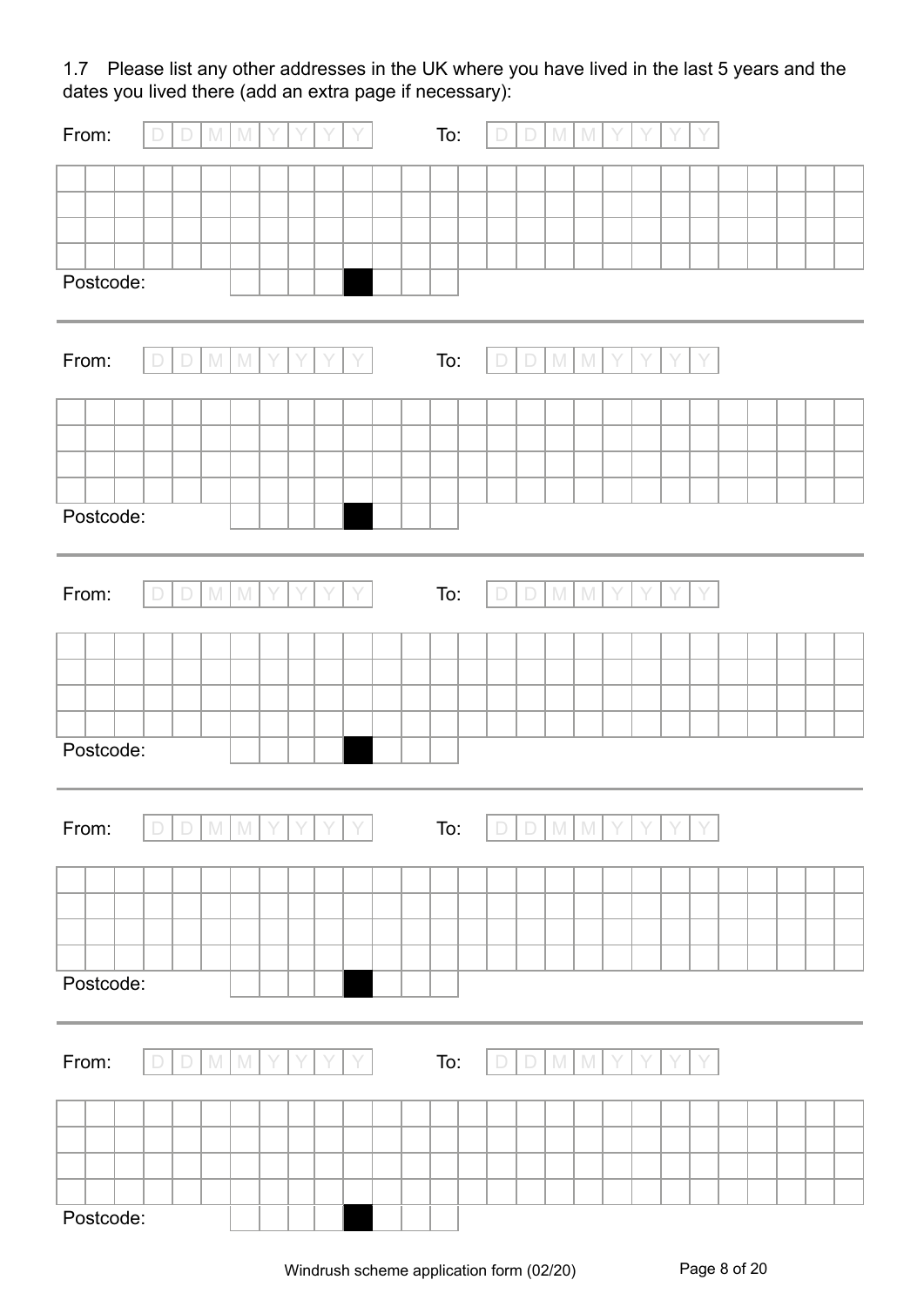# **2. Contact Details**

Please provide your contact details:

| 2.1 | What is your daytime telephone number:     |  |  |  |  |  |  |
|-----|--------------------------------------------|--|--|--|--|--|--|
|     | 2.2 What is your evening telephone number: |  |  |  |  |  |  |

2.3 If you are happy for us to contact you by email, please provide your email address:

Email address:

# **3. Your family**

### **Your mother**

3.1 Your mother's name:

3.2 Your mother's date of birth:

#### 3.3 Your mother's town and country of birth:

|  | ____ | _____ |  | ____<br>_____ |  |  | ____ | ____ | ____<br>____ | ___ |  |  | ____ | _____ |  |
|--|------|-------|--|---------------|--|--|------|------|--------------|-----|--|--|------|-------|--|
|  |      |       |  |               |  |  |      |      |              |     |  |  |      |       |  |

#### 3.4 Your mother's nationality:

3.5 Has your mother ever held any other nationality?  $Y_{ES}$   $\Box$  No

3.6 If you have answered yes, please state what nationality they held and when they held it: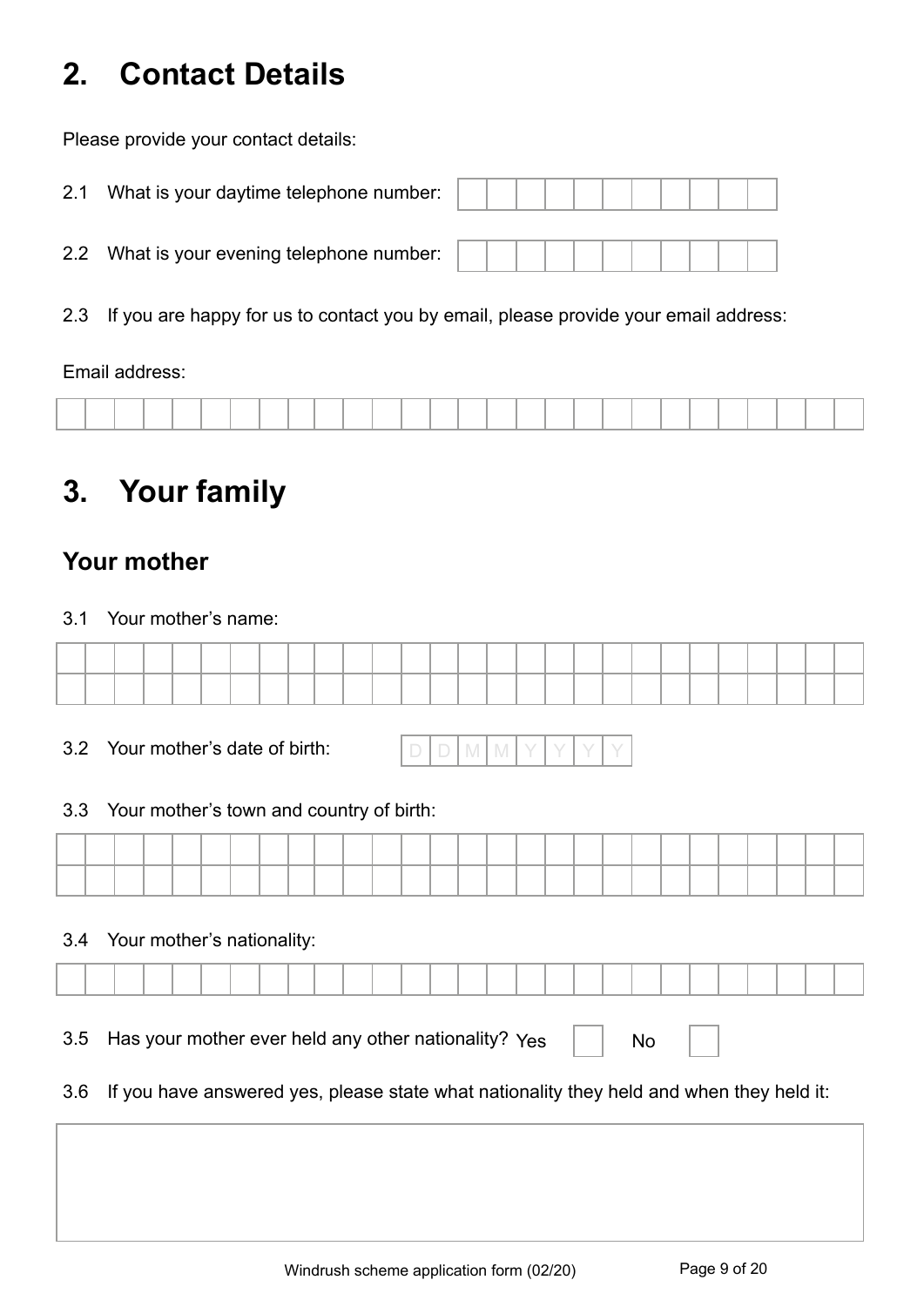3.7 If possible, please provide any information about any passports your mother has held:

| $\cup$ . $\prime$  | ii possibio, picaso proviac arry imomialion about arry passports your motifor nas noia.    |                   |  |  |   |        |         |     |     |  |    |    |  |  |  |
|--------------------|--------------------------------------------------------------------------------------------|-------------------|--|--|---|--------|---------|-----|-----|--|----|----|--|--|--|
|                    |                                                                                            |                   |  |  |   |        |         |     |     |  |    |    |  |  |  |
|                    |                                                                                            |                   |  |  |   |        |         |     |     |  |    |    |  |  |  |
|                    |                                                                                            |                   |  |  |   |        |         |     |     |  |    |    |  |  |  |
| 3.8                | Did your mother ever enter the UK?                                                         |                   |  |  |   |        |         |     | Yes |  |    | No |  |  |  |
|                    |                                                                                            |                   |  |  |   |        |         |     |     |  |    |    |  |  |  |
| 3.9                | If you have answered yes, please state when your mother entered the UK for the first time: |                   |  |  |   |        |         |     |     |  |    |    |  |  |  |
|                    |                                                                                            | $\mathbb{M}$<br>M |  |  |   |        |         |     |     |  |    |    |  |  |  |
| <b>Your father</b> |                                                                                            |                   |  |  |   |        |         |     |     |  |    |    |  |  |  |
|                    |                                                                                            |                   |  |  |   |        |         |     |     |  |    |    |  |  |  |
| 3.10               | Your father's name:                                                                        |                   |  |  |   |        |         |     |     |  |    |    |  |  |  |
|                    |                                                                                            |                   |  |  |   |        |         |     |     |  |    |    |  |  |  |
|                    |                                                                                            |                   |  |  |   |        |         |     |     |  |    |    |  |  |  |
| 3.11               | Your father's date of birth:                                                               |                   |  |  |   |        |         |     |     |  |    |    |  |  |  |
|                    |                                                                                            |                   |  |  | D | $\Box$ | $M$ $M$ |     |     |  |    |    |  |  |  |
| 3.12               | Your father's town and country of birth:                                                   |                   |  |  |   |        |         |     |     |  |    |    |  |  |  |
|                    |                                                                                            |                   |  |  |   |        |         |     |     |  |    |    |  |  |  |
|                    |                                                                                            |                   |  |  |   |        |         |     |     |  |    |    |  |  |  |
| 3.13               | Your father's nationality:                                                                 |                   |  |  |   |        |         |     |     |  |    |    |  |  |  |
|                    |                                                                                            |                   |  |  |   |        |         |     |     |  |    |    |  |  |  |
|                    |                                                                                            |                   |  |  |   |        |         |     |     |  |    |    |  |  |  |
| 3.14               | Have they held any other nationality?                                                      |                   |  |  |   |        |         | Yes |     |  | No |    |  |  |  |
| 3.15               | If you have answered yes, please state what nationality they held and when they held it:   |                   |  |  |   |        |         |     |     |  |    |    |  |  |  |
|                    |                                                                                            |                   |  |  |   |        |         |     |     |  |    |    |  |  |  |
|                    |                                                                                            |                   |  |  |   |        |         |     |     |  |    |    |  |  |  |
|                    |                                                                                            |                   |  |  |   |        |         |     |     |  |    |    |  |  |  |
| 3.16               | If possible, please provide any information about any passports your father has held:      |                   |  |  |   |        |         |     |     |  |    |    |  |  |  |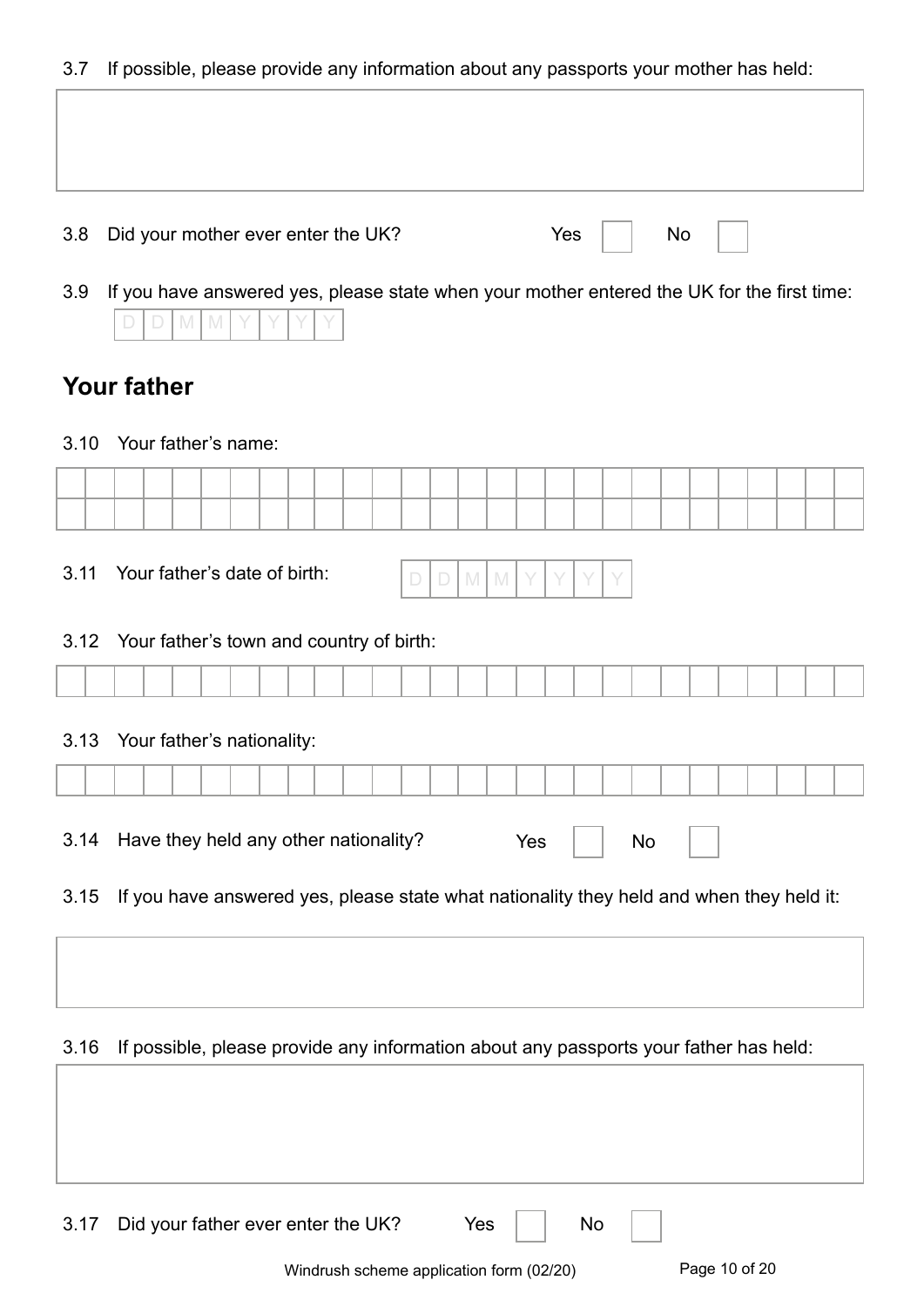3.18 If you have answered yes, please state when your father entered the UK for the first time:

|--|--|--|--|--|--|--|--|

### **Your grandparents**

3.19 Do you have a grandparent who was born or adopted in the UK or who became a British citizen?

| Yes |  | No |  |  |
|-----|--|----|--|--|
|-----|--|----|--|--|

3.20 If you have answered yes, please provide details, including their name, date of birth, town and country of birth and nationality:

3.21 If possible, please provide any information about any passports your grandparents have held: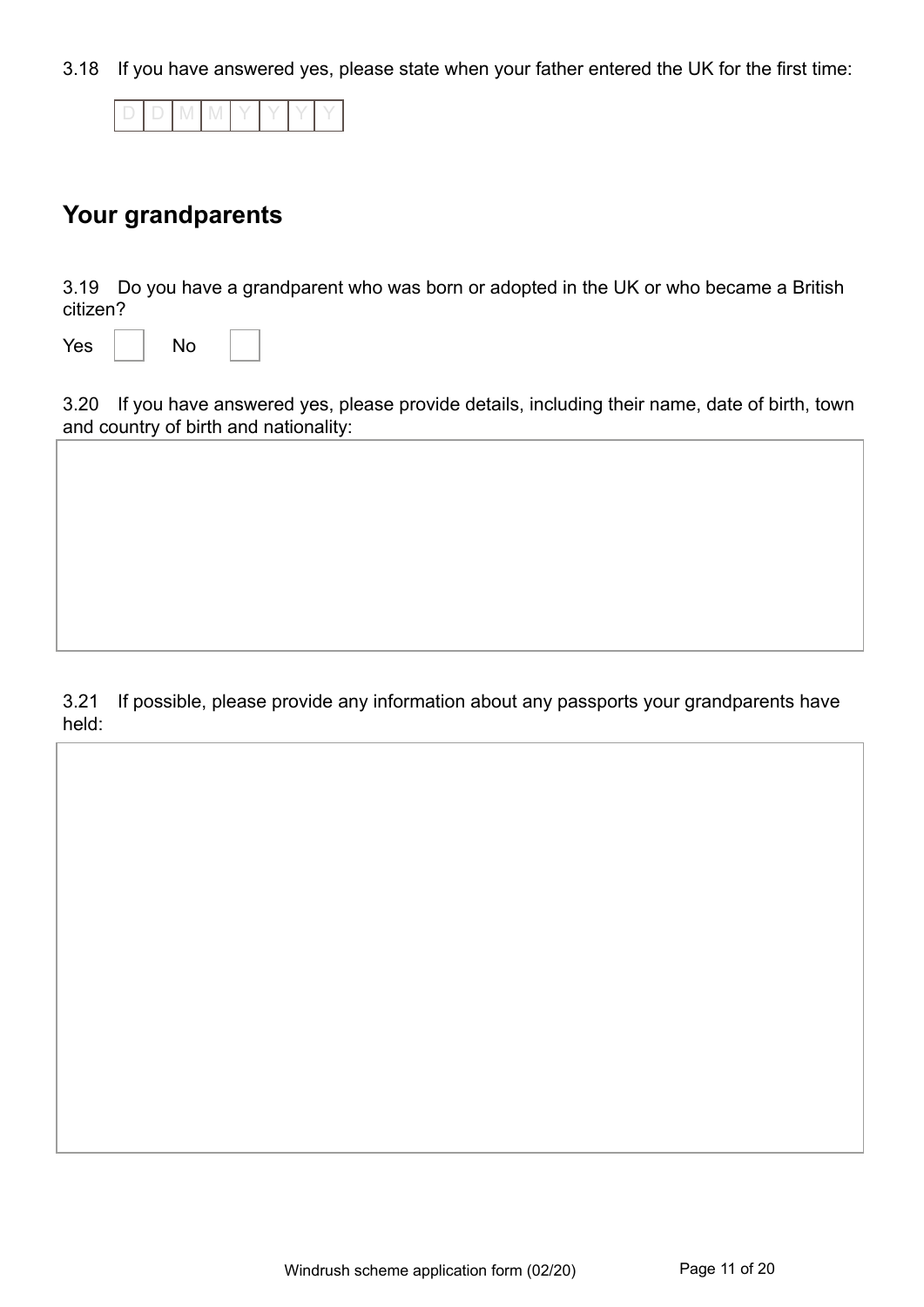### **Your partner**

| 3.22 Are you (please tick): |                                                                       |                 |
|-----------------------------|-----------------------------------------------------------------------|-----------------|
| Married                     | Civil partnership $\qquad \qquad \vert \quad \vert$                   | Neither $\vert$ |
| 3.23                        | Date and place of your marriage or civil partnership (if applicable)? |                 |

#### 3.24 Your partner's full name:

| 3.25 | Your partner's date of birth:                                                            |
|------|------------------------------------------------------------------------------------------|
| 3.26 | Your partner's town and country of birth:                                                |
|      |                                                                                          |
|      |                                                                                          |
| 3.27 | Your partner's nationality:                                                              |
|      |                                                                                          |
| 3.28 | Have they held any other nationality?<br>Yes<br>No                                       |
| 3.29 | If you have answered yes, please state what nationality they held and when they held it: |

#### 3.30 If possible, please provide any information about any passports your partner has held:

| 3.31 Does your partner live with you? | Yes<br>$\mathsf{No}$ |
|---------------------------------------|----------------------|
|                                       |                      |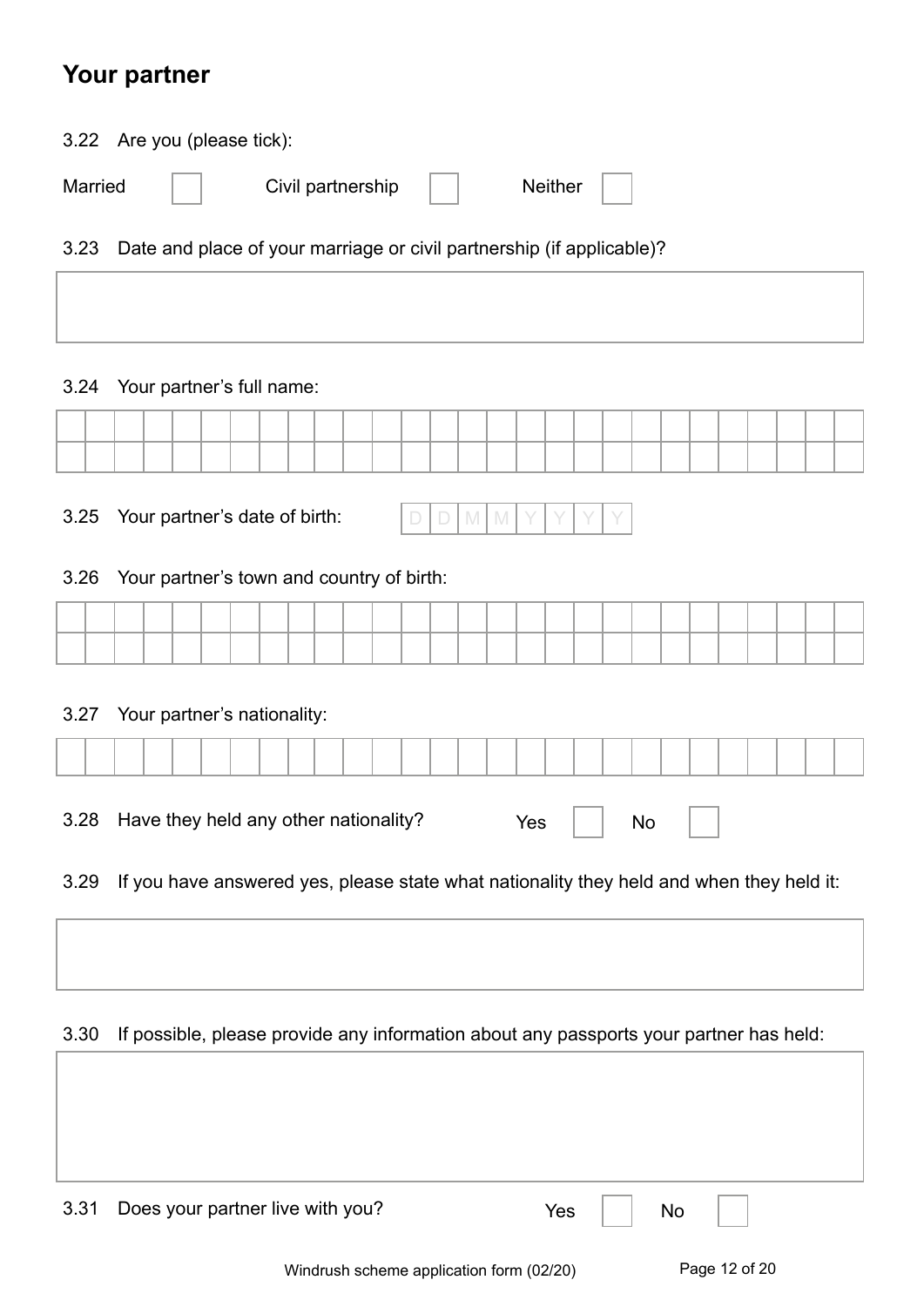3.32 If they do not live with you, what is their current address:

|  | Postcode: |  |  |  |  |  |  |  |  |  |  |  |  |  |
|--|-----------|--|--|--|--|--|--|--|--|--|--|--|--|--|

#### **You should only answer questions 3.33 - 3.34 if you are a woman.**

3.33 Were you married to your current partner on 1 January 1983?  $Y_{\text{res}}$  | | No

3.34 If you were married to someone else on 1 January 1983, please provide that person's full name, date of birth, town and country of birth and nationality and the date and place of your marriage:

# **4. Immigration adviser**

4.1 Do you have an immigration adviser acting for you in relation to this application?

Yes | | No

If you have answered yes to the question above, please answer the following:

#### 4.2 Name of immigration adviser:

#### 4.3 Name of immigration adviser's organisation: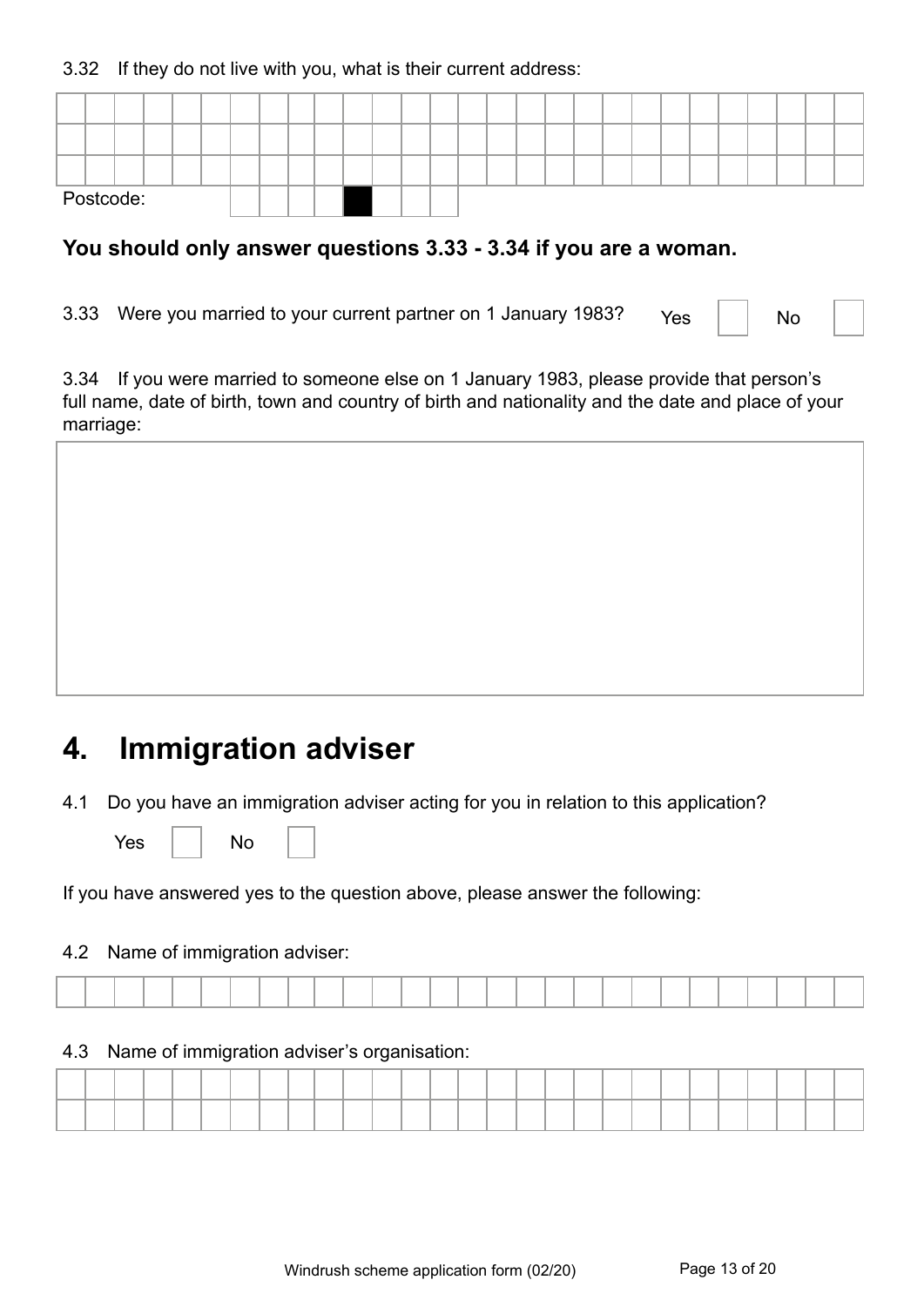4.4 Address of immigration adviser:

|  | Postcode: |  |  |  |  |  |  |  |  |  |  |  |      |  |
|--|-----------|--|--|--|--|--|--|--|--|--|--|--|------|--|
|  |           |  |  |  |  |  |  |  |  |  |  |  | $ -$ |  |

4.5 Telephone number of immigration adviser:

# **5. Good character**

You only need to complete questions 5.1 and 5.2 if you wish to apply for British citizenship or settlement (indefinite leave to remain). You do not need to complete it if you have settled status or Right of Abode and only want documentation to confirm this.

5.1 Have you been convicted of any criminal offence in the UK or any other country (you must include spent and unspent convictions)?

| Yes<br>No |  |
|-----------|--|
|-----------|--|

If yes, please give details below for each criminal conviction, starting with the most recent one. Please provide date, offence and sentence. Please use an additional sheet if necessary.

Serious criminal offences may mean that you are refused citizenship. Less serious offences, especially if committed a long time ago will not necessarily prevent you from being granted citizenship. We will also still consider whether you have Right of Abode or settlement.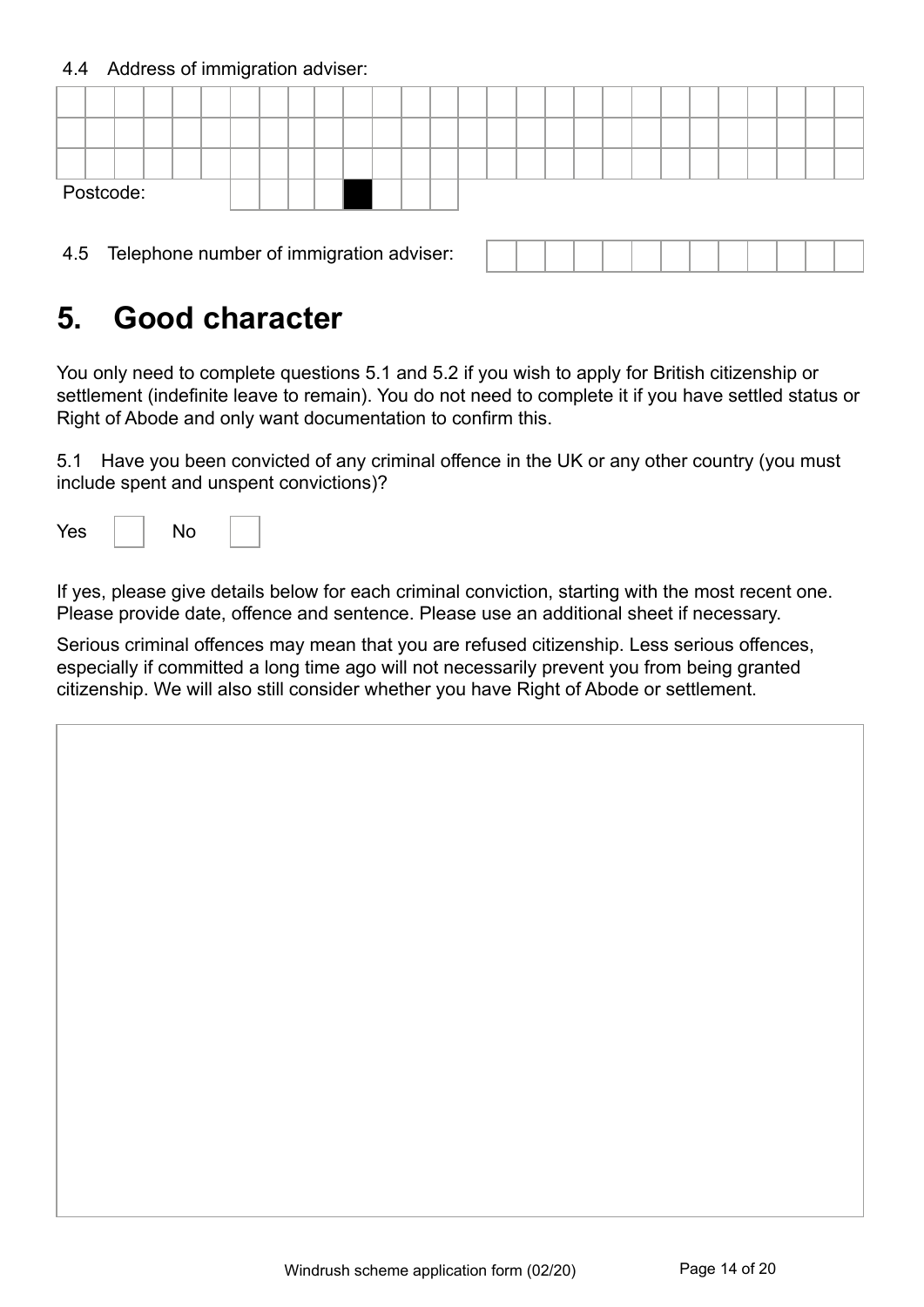5.2 Are you on trial or facing prosecution for any criminal offence in the UK or any other country?

 $Yes \mid \mid No$ 

#### **You only need to complete question 5.3 if you are applying for British citizenship.**

5.3 Please give any other information which will help us decide whether you are of good character. Please use an additional sheet if necessary.

If you have committed a serious criminal offence, we can balance that against evidence of good character. For example, charity work or being active in your community. Tell us about any positive evidence you want us to consider here.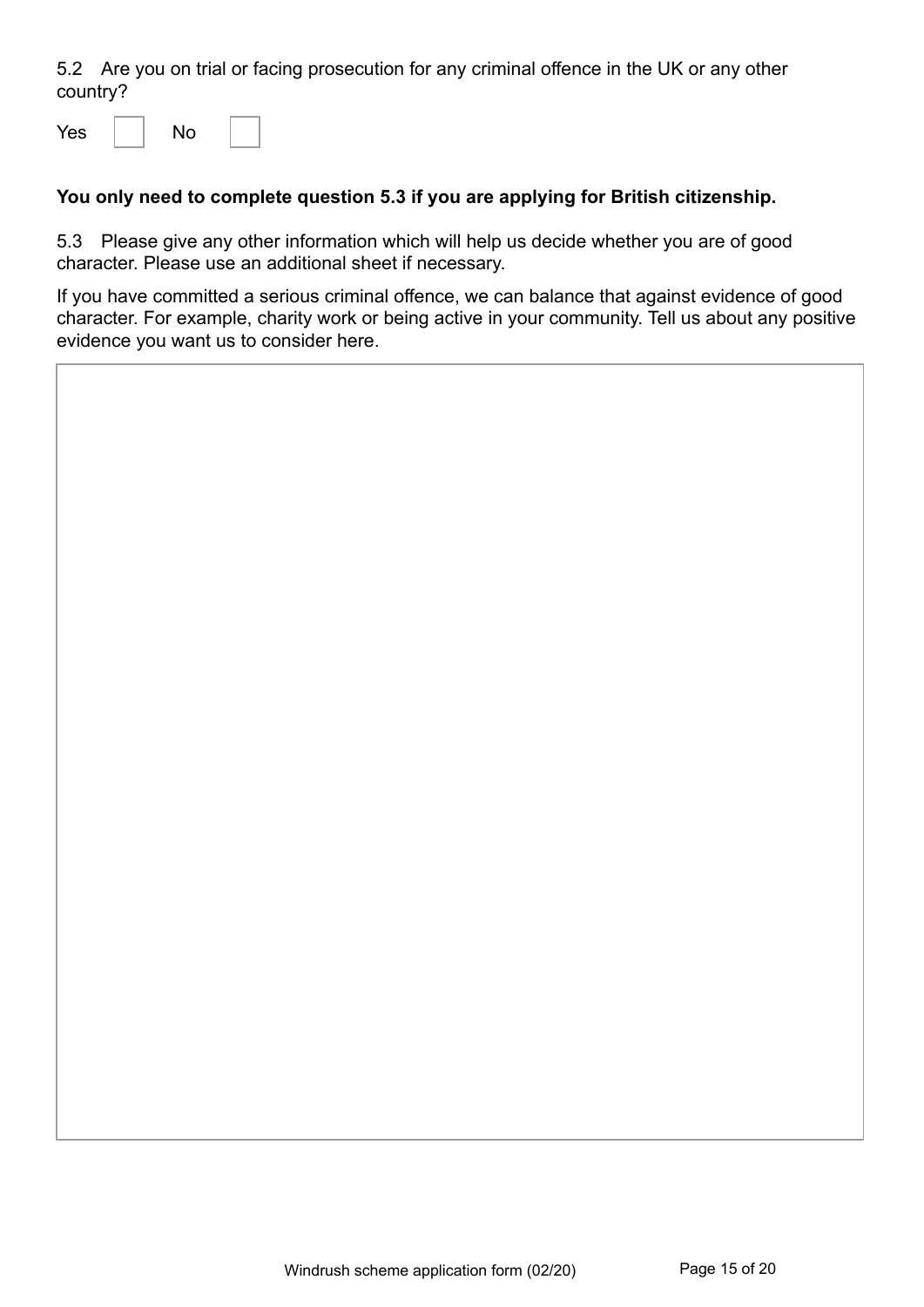# **6. How long you have lived in the UK**

Answering the following questions will help us to establish how long you have lived in the UK, but if you do not have the information, we may be able to check other records:

| 6.1 | When did you first arrive in the UK?<br>M<br>D<br>IV.                                                                                              |
|-----|----------------------------------------------------------------------------------------------------------------------------------------------------|
| 6.2 | On what passport or document did you enter the UK?                                                                                                 |
|     |                                                                                                                                                    |
| 6.3 | Do you still have that passport or document?<br>Yes<br>No                                                                                          |
|     | If you are able to do so, please provide the passport, or copies of it, with your application.                                                     |
| 6.4 | Your current passport number (if you have one):                                                                                                    |
|     |                                                                                                                                                    |
| 6.5 | Do you still have any expired passports?<br>Yes<br>No                                                                                              |
|     | If you are able to do so, please provide the passport, or copies of it, with your application.                                                     |
| 6.6 | Do you have a Home Office reference number (if you have had previous contact with the<br>Home Office, you may have been given a reference number)? |
|     |                                                                                                                                                    |
| 6.7 | Please provide the following if you have them:<br>Your national insurance number:                                                                  |
|     |                                                                                                                                                    |
|     |                                                                                                                                                    |
|     | Your NHS number:                                                                                                                                   |
|     |                                                                                                                                                    |
|     | Your UK driving licence number:                                                                                                                    |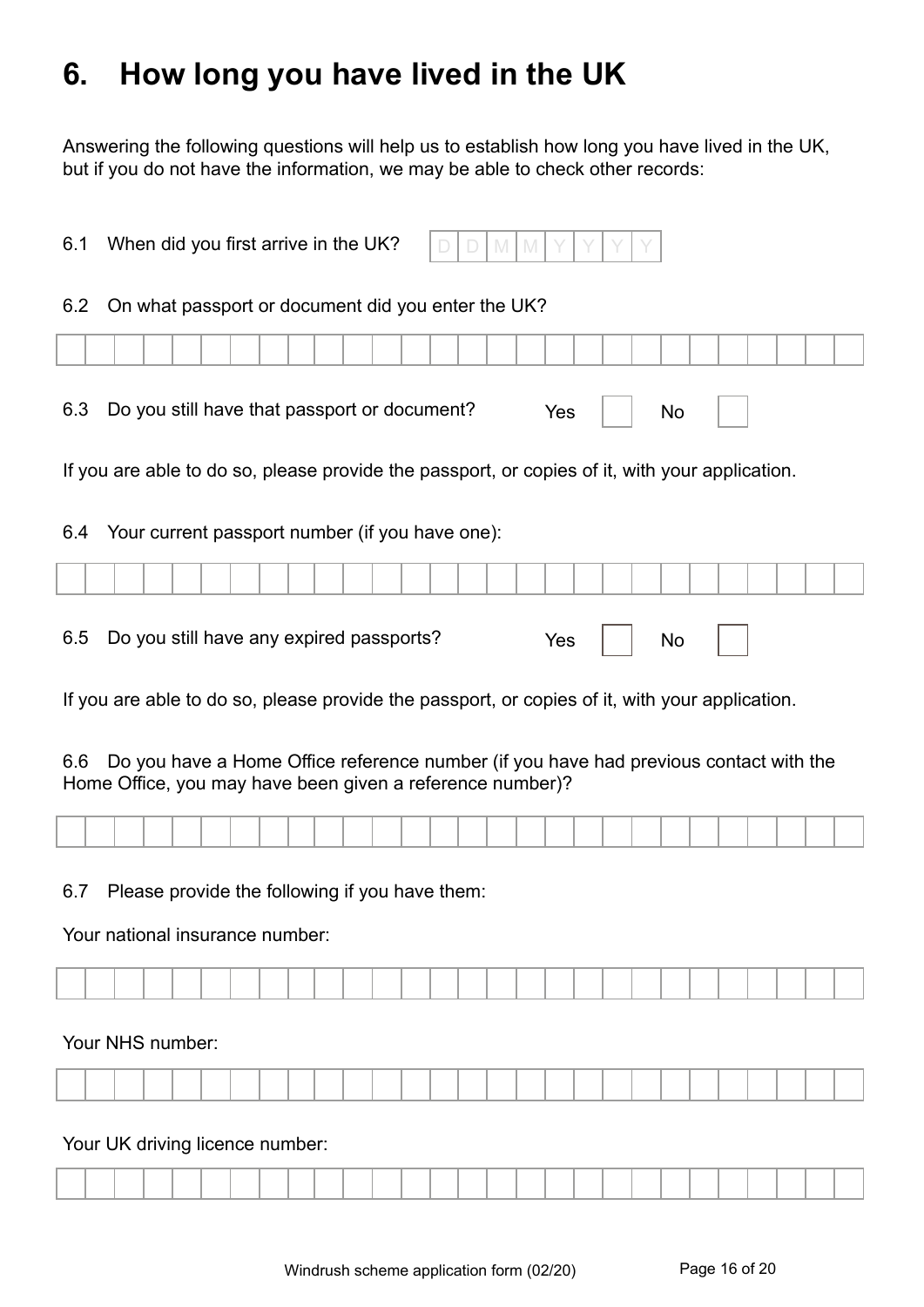6.8 Have you lived outside the UK for any period of more than 2 years since you arrived?

| Yes |  | No |  |
|-----|--|----|--|
|-----|--|----|--|

6.9 If yes, explain when and where you lived outside the UK:

6.10 Please provide brief details of your life in the UK (for example, schools attended, work history and reasons for any periods of absence of more than 2 years). You do not need to provide detailed information as we will contact you if we need more information. Please read the information on the guidance page about documents you can send with your application.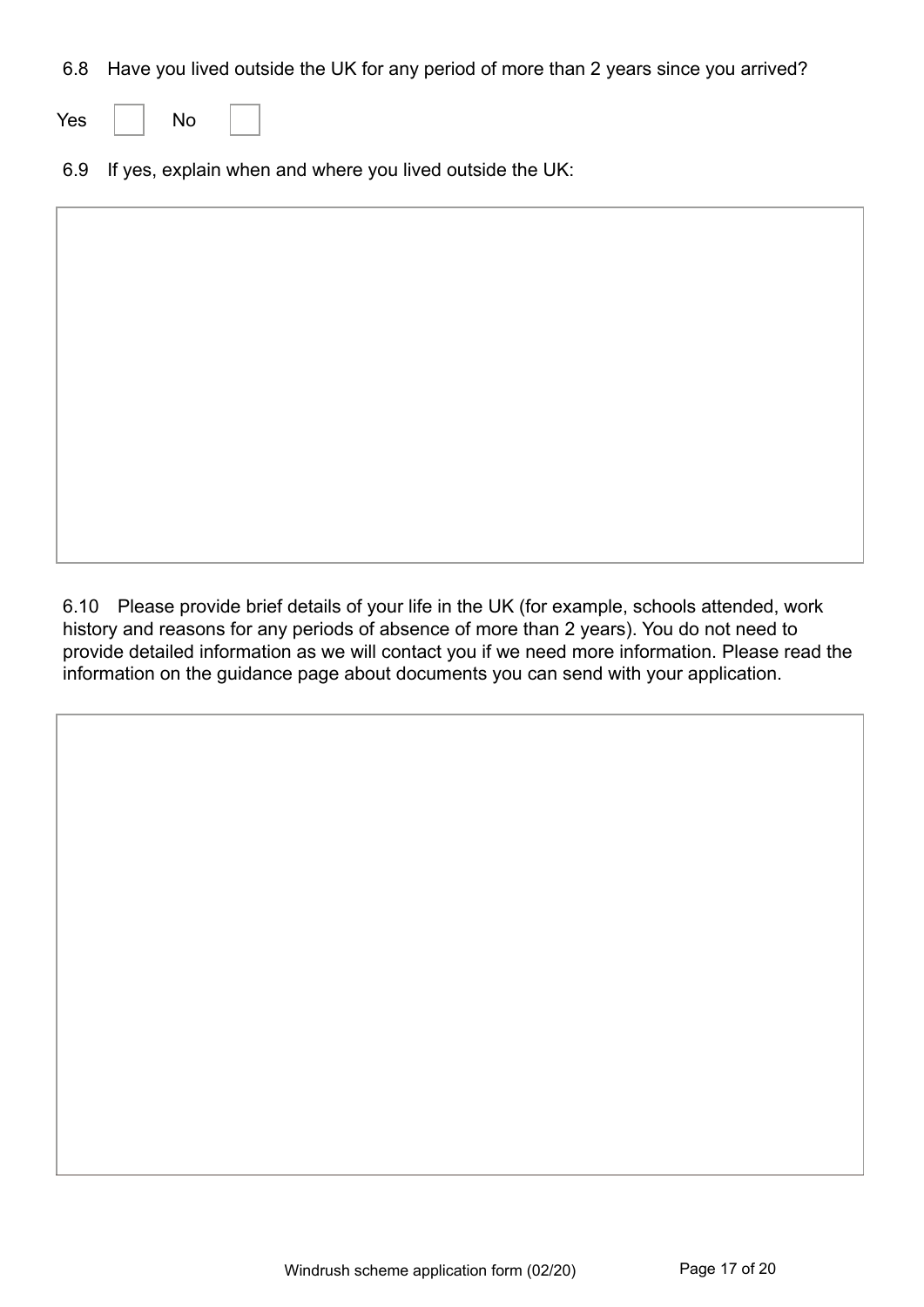### **7. Residence in the UK**

**If you are applying for British citizenship you must complete this section.**

### **You can only apply for British citizenship on this form if:**

- you are a national of a Commonwealth country listed in the Windrush Scheme Policy, you settled in the UK before 1 January 1973 and you have been continuously resident in the UK since your arrival
- you are the child of a national of a Commonwealth country listed in the Windrush Scheme Policy who was settled in the UK before 1 January 1973, you were born in the UK or arrived in the UK before you were 18 years old and you have been continuously resident in the UK since your arrival or birth
- you are a national of a Commonwealth country listed in the Windrush Scheme Policy, you settled in the UK before 1 January 1973, but your settled status lapsed because you left the UK for more than 2 years, **but** you are now back in the UK with settled status

| 7.1 | Do you want to attend a citizenship ceremony?                                                                                          | Yes        |               | No |  |
|-----|----------------------------------------------------------------------------------------------------------------------------------------|------------|---------------|----|--|
|     | If you are married to a British citizen (if not go to question 7.4):                                                                   |            |               |    |  |
|     | 7.2 Have you been living continuously in the UK for the last 3 years?                                                                  | Yes        |               | No |  |
| 7.3 | If yes, were you outside of the UK for more than 270 days in total during this 3year period?<br><b>No</b><br>Yes<br>Go to question 7.6 |            |               |    |  |
| 7.4 | Have you been living continuously in the UK for the last 5 years?                                                                      | <b>Yes</b> |               | No |  |
|     | Windrush scheme application form (02/20)                                                                                               |            | Page 18 of 20 |    |  |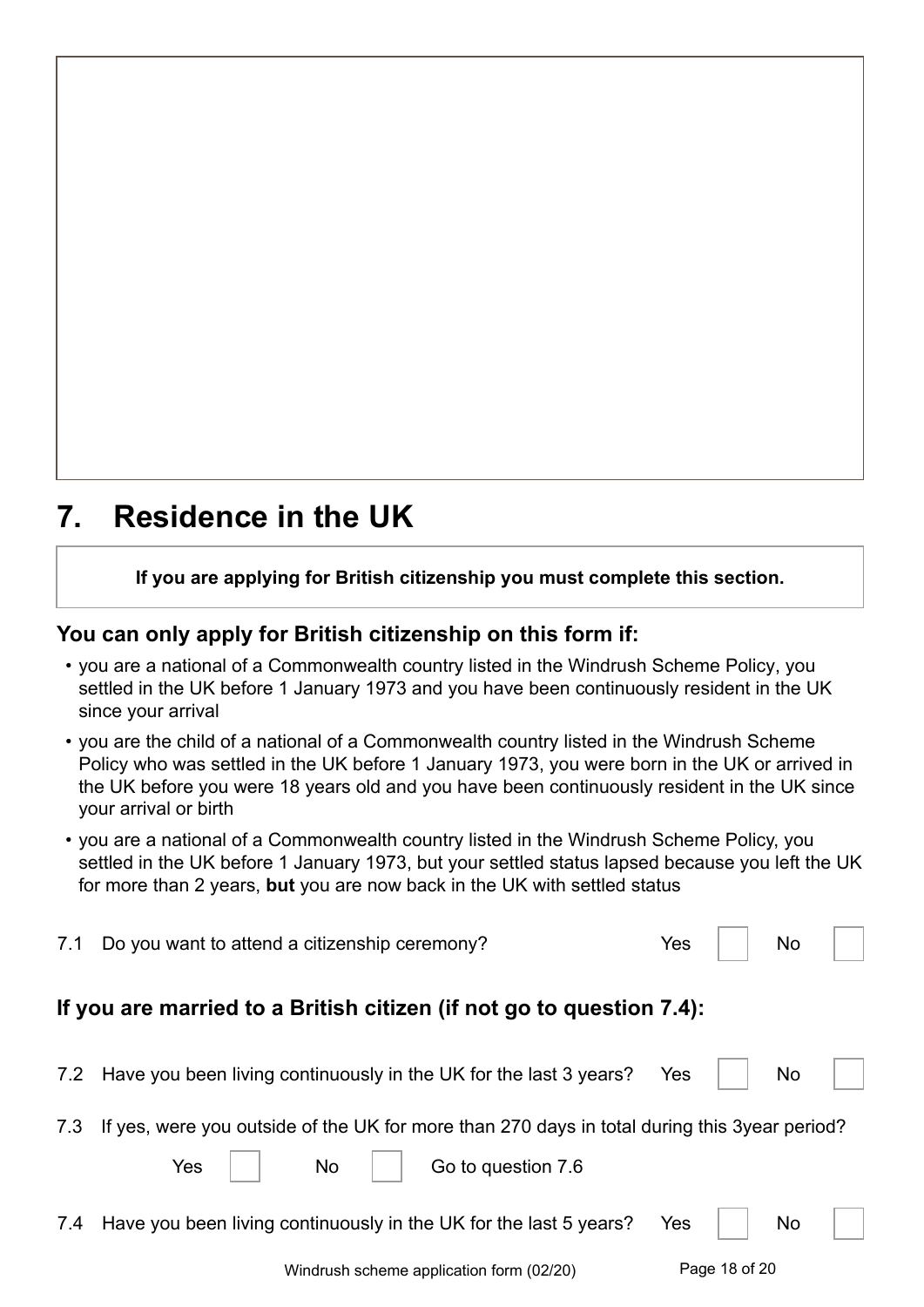7.5 If yes, were you outside of the UK for more than 450 days in total during this 5-year period?

| Yes |  | No |  |
|-----|--|----|--|
|-----|--|----|--|

7.6 Have you been outside the UK for more than 90 days in the last year?

| <b>Yes</b> |  | No |  |
|------------|--|----|--|
|------------|--|----|--|

7.7 If you have answered 'yes' to any of the questions above (on absences), please tell us how long you have been outside the UK and why. There is discretion to overlook periods of absence if there is good reason.

### **Other information**

7.8 If there is anything else you want to include in your application please tell us here: